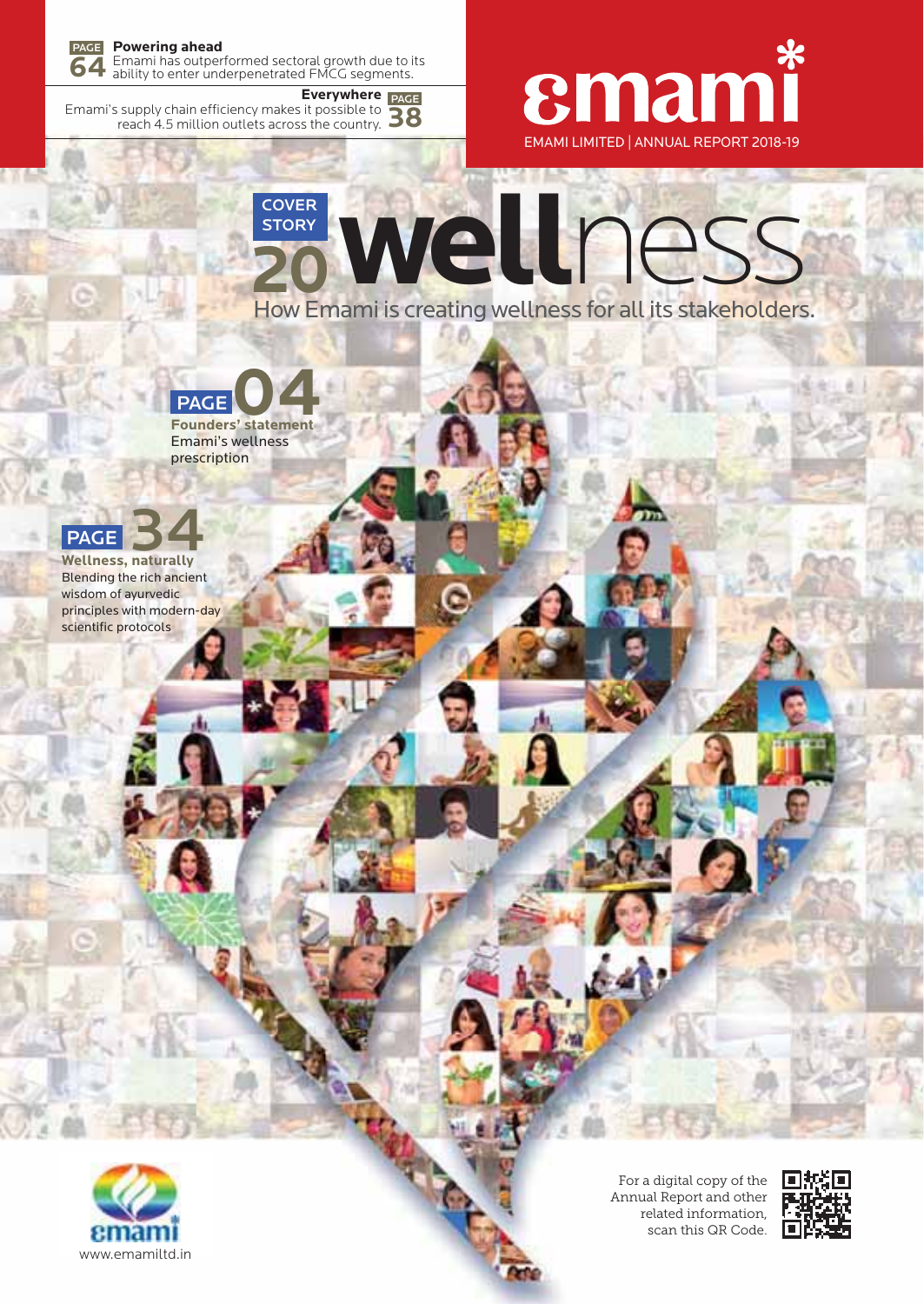# Corporate Information

#### Chairman

R.S. Agarwal

Managing Director Sushil K. Goenka

CEO-Finance, Strategy & Business Development and CFO N.H. Bhansali

Company Secretary & VP-Legal A.K. Joshi

Auditors S.R. Batliboi & Co. LLP *Chartered Accountants*

### Our Presence

60+ Countries | 9 Factories (including 1 Overseas Unit) 4 Regional Offices | 26 Depots.

### **Bankers**

ICICI Bank Ltd. | HDFC Bank Ltd. HSBC Ltd. | Citi Bank N.A. DBS Bank Ltd. | Yes Bank Ltd.

## Registrar & Transfer Agent

Maheswari Datamatics Private Limited, 23, R.N. Mukherjee Road, 5th floor, Kolkata 700 001, West Bengal, India, Tel: +91-33-2248 2248, Fax: +91-33-2243 5029, Email: mdpldc@yahoo.com

## **Registered Office:**

Emami Tower, 687, Anandapur, EM Bypass, Kolkata 700 107, West Bengal, India. Tel : +91-33-6613 6264 Email: investors@emamigroup.com

Website: www.emamiltd.in CIN: L63993WB1983PLC036030 **Directors** R.S. Goenka K.N. Memani Y.P. Trivedi Rama Bijapurkar P.K. Khaitan C.K. Dhanuka S.B. Ganguly Amit Kiran Deb Debabrata Sarkar Mohan Goenka Aditya V. Agarwal Harsha V. Agarwal Priti A Sureka Prashant Goenka

### Board committees

Audit Committee S.B. Ganguly, Chairman R.S. Goenka C.K. Dhanuka Amit Kiran Deb

Nomination and Remuneration Committee Amit Kiran Deb, Chairman C.K. Dhanuka S.B. Ganguly

Risk Management Committee R.S. Goenka, Chairman S.B. Ganguly Sushil K. Goenka Mohan Goenka Harsha V. Agarwal Priti A Sureka

Stakeholders' Relationship Committee C.K. Dhanuka, Chairman S.B. Ganguly Mohan Goenka Harsha V. Agarwal Prashant Goenka

Corporate Social Responsibility Committee Sushil K. Goenka, Chairman Amit Kiran Deb Mohan Goenka Harsha V. Agarwal Priti A Sureka Prashant Goenka

Finance Committee R.S. Goenka, Chairman Sushil K. Goenka Mohan Goenka Aditya V. Agarwal Harsha V. Agarwal Priti A Sureka

Corporate Governance Committee S.B. Ganguly, Chairman R.S. Goenka Y.P. Trivedi Amit Kiran Deb

Share Transfer Committee Mohan Goenka, Chairman Aditya V. Agarwal Harsha V. Agarwal Priti A Sureka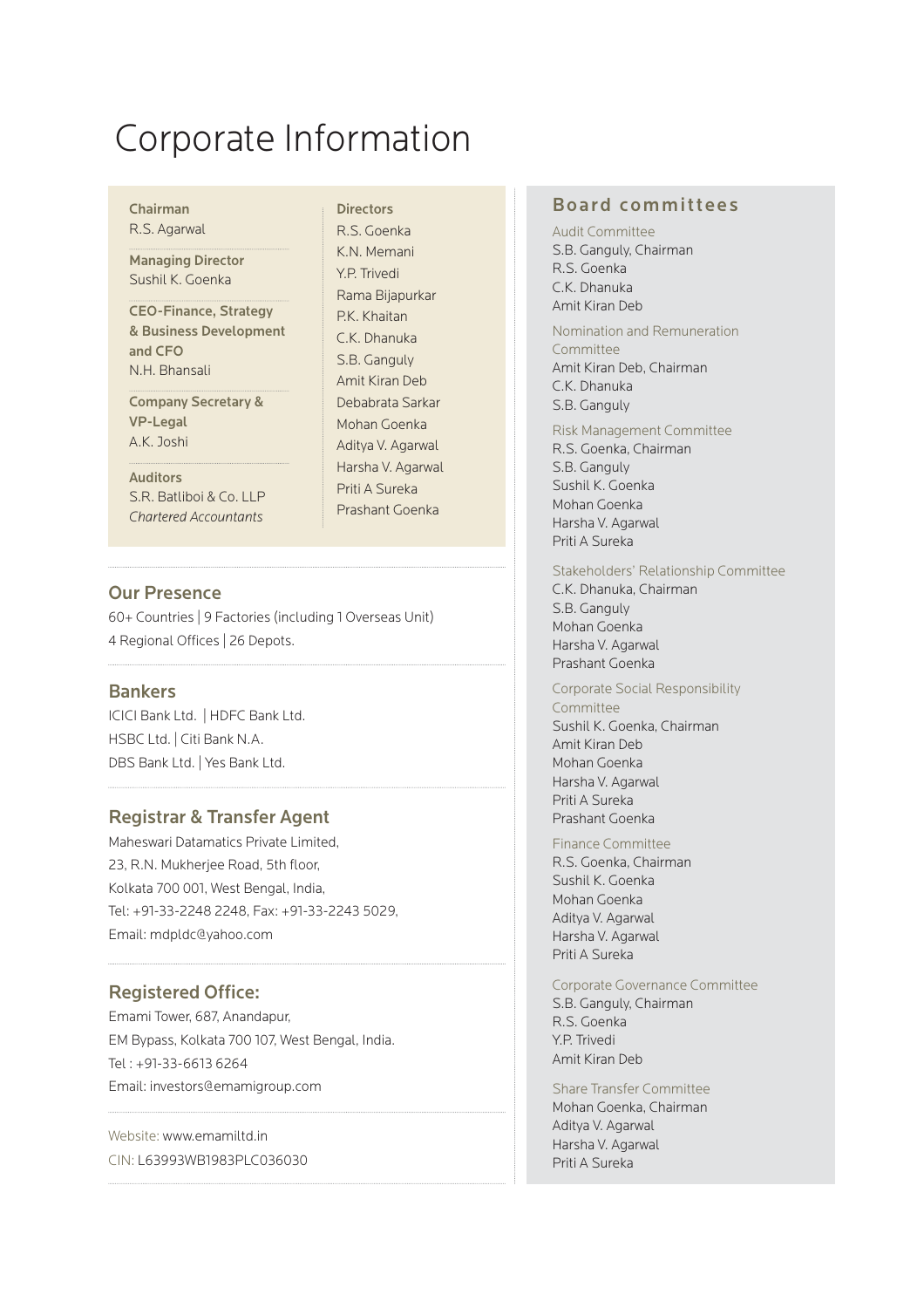# CONTENTS



Founders' statement Emami's wellness prescription **04** 



| Emami's Board of<br>Directors | 10 |
|-------------------------------|----|
| Highlights, FY19              | 12 |
| 10-year highlights            | 14 |

| <b>Special Stories</b> |    |
|------------------------|----|
| Wellness, naturally    | 34 |

| Everywhere |  |
|------------|--|





Features

| What a relief!              |    |
|-----------------------------|----|
| Healthcare, ayurveda<br>way | 56 |
| From India to the<br>World  | 60 |





#### Infographics **Perspective**

| Powering ahead                    | 64 |
|-----------------------------------|----|
| India's consumerist<br>revolution | 66 |





*"A meaningful collaboration between scientific institutions and industry players is the need of the hour and could bring about a paradigm shift in the realm of ayurvedic medicine."* 37

Q & A with Dr. Ram A Vishwakarma, Director, Indian Institute of Integrative Medicine, Jammu









All-round protection 40

| <b>Statutory Reports</b>              |     |
|---------------------------------------|-----|
| Directors' Report                     | 88  |
| Corporate Governance Report           | 134 |
| <b>Business Responsibility Report</b> | 166 |
| Standalone Financial Statements       | 178 |
| Consolidated Financial Statements     | 242 |
|                                       |     |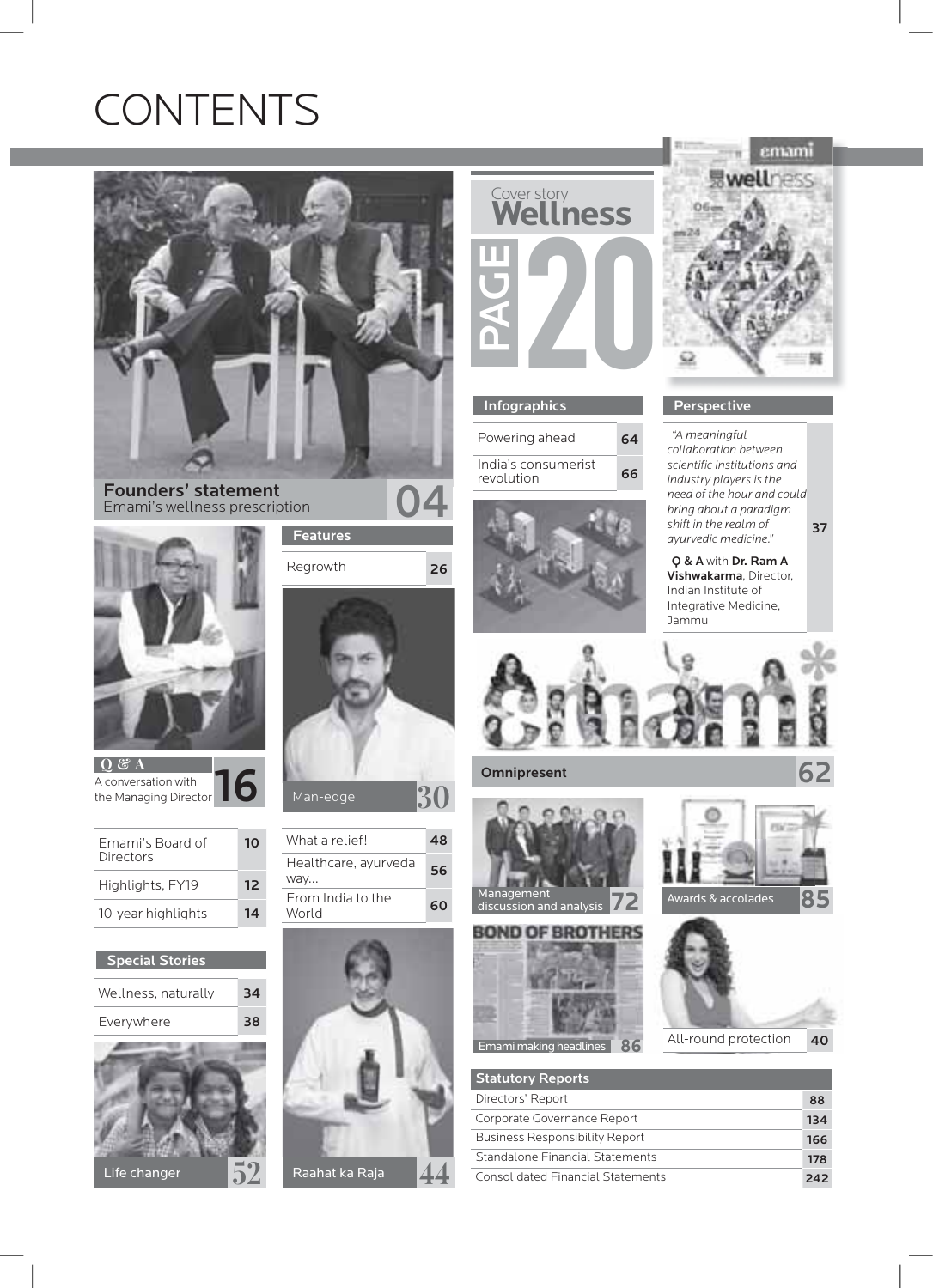#### Editorial Board N H Bhansali

Rajesh Sharma Mahasweta Sen Arpit Shah Pritha Roy Chakrabarti

#### Forward-looking statement

In this Annual report, we have disclosed the Company's objectives, expectations and forecasts to enable investors to comprehend our prospects and take informed investment decisions. This report and other statements – written and oral – that we periodically make may be forward-looking within the meaning of applicable securities laws and regulations. We have tried wherever possible to identify such statements by using words such as 'anticipates', 'estimates', 'expects', 'projects', 'intends', 'plans', 'believes' and words of similar substance in connection with any discussion of future performance. Although we believe that we have been prudent in our assumption, actual results may differ materially from those expressed in the statement. The achievement of results is subject to risks, uncertainties and even inaccurate assumptions.

#### Note(s)

1. All financial figures and growth data are based on consolidated financials unless otherwise stated

2. All market Shares pertain to MAT March 2019 in volume terms unless

# *Editors' note*

To all own stakeholvers

# We are happy to present the annual report of Emami Limited.

Across the globe, there has been an increasing awareness of wellness. Consumers are investing additional effort to stay well. There has been growing preference for ayurveda to help the journey of wellness. Ayurveda is becoming increasingly popular world over for its ability to deliver long-term solution to problems without sideeffects.

Emami has been one of the pioneers in India in offering ayurvedabased lifestyle and healthcare products. Emami has proven the efficacy in the use of ayurvedic elements through scientific studies, thereby winning consumer trust.

In a progressively conscious world where people strive to stay healthy, Emami offers a range of products to suit their lifestyle. In doing so, we expect it to further open up new avenues to drive our growth in a profitable and sustainable way.





otherwise stated **Additional details, investor information and the latest financials can be accessed at** www.emamiltd.in across devices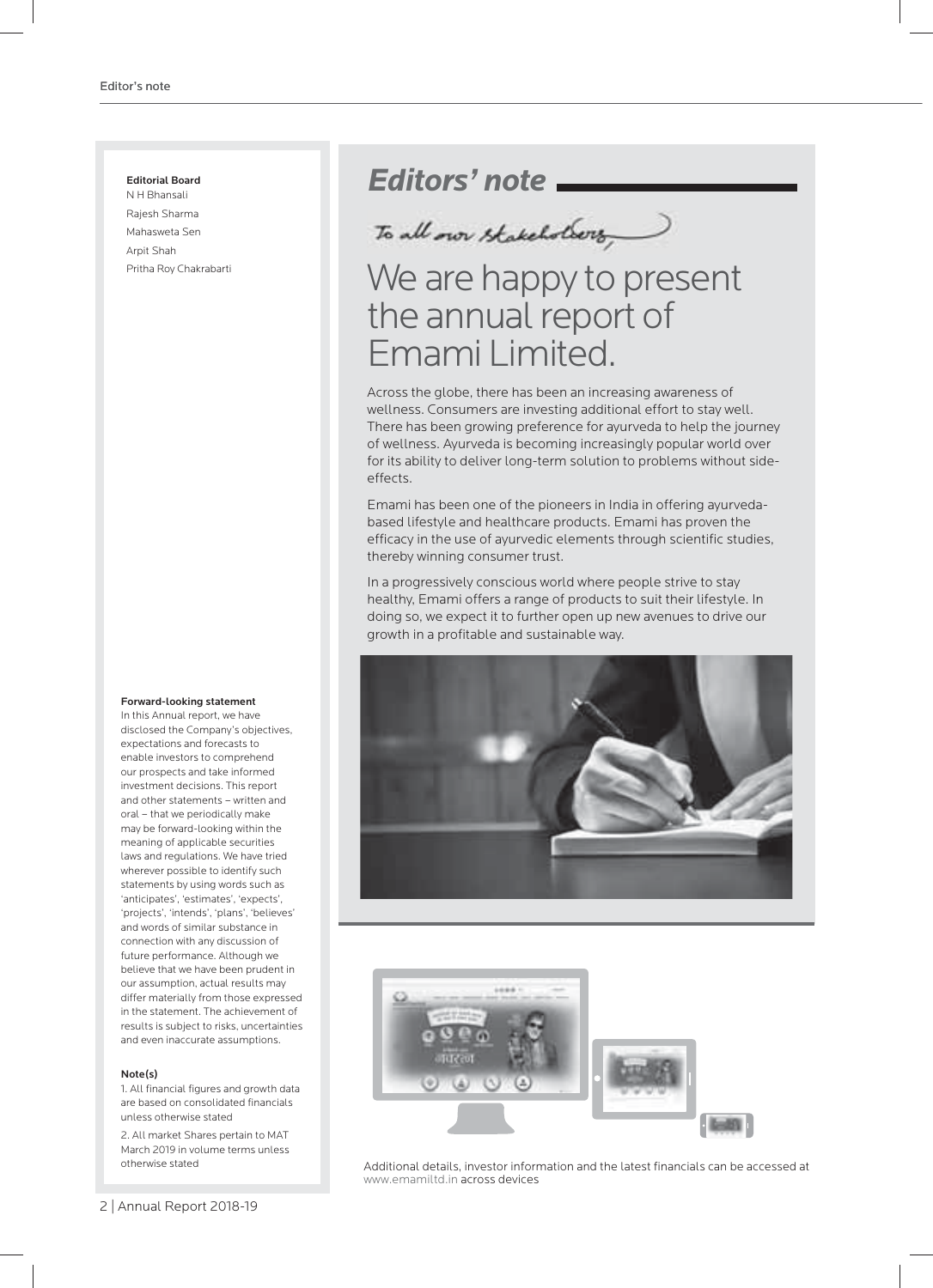# Readers' speak



**Gandhi,** *shareholder*

Emami Ltd's Annual Report stands<br>
out amongst a whole number of<br>
reports that we keep getting. It<br>
provides relief in terms of its rish visual out amongst a whole number of reports that we keep getting. It provides relief in terms of its rich visual content and informative story-telling. The Company's differentiated approach is evident. I love collecting the Annual Reports for its magazine-like look and feel.



**Madhusudan Dey,**  *shareholder*

part from routine information pertaining to the Company's performance, Emami's FY18 Annual Report stood out for its macroeconomic insights. The in-depth insights on rural India, digital revolution and FMCG growth drivers were not only useful for shareholders but also valuable for a layman interested in studying the prospects of the consumer industry in India.

Generally Annual Reports deal<br>
with numbers which, while<br>
being factual are mundane. with numbers which, while being factual are mundane. Emami's Annual Report enjoys a rich legacy of breaking away from that set pattern. Through its nonstatutory section, it offers a deep insight into the ethos, culture and vision of the Company. Every year, the Company's Annual Report typically highlights one of its key characteristics and successfully holds it up to the investors to seek.



**Losalka,**  *shareholder*



**Kuldeep Kumar Gattani,** *shareholder*

he message conveyed through Emami's FY17-18 Annual Report was loud and clear - Emami was evolving to meet the demands of young consumers. This messaging was something very important for a small investor like me as it not only gave me comfort, but also confidence of the Company's prospects. I thank the editorial team for making the Annual Report insightful, rich and vibrant.



2017-18



#### **Annual reports over the years**

Emami Limited | 3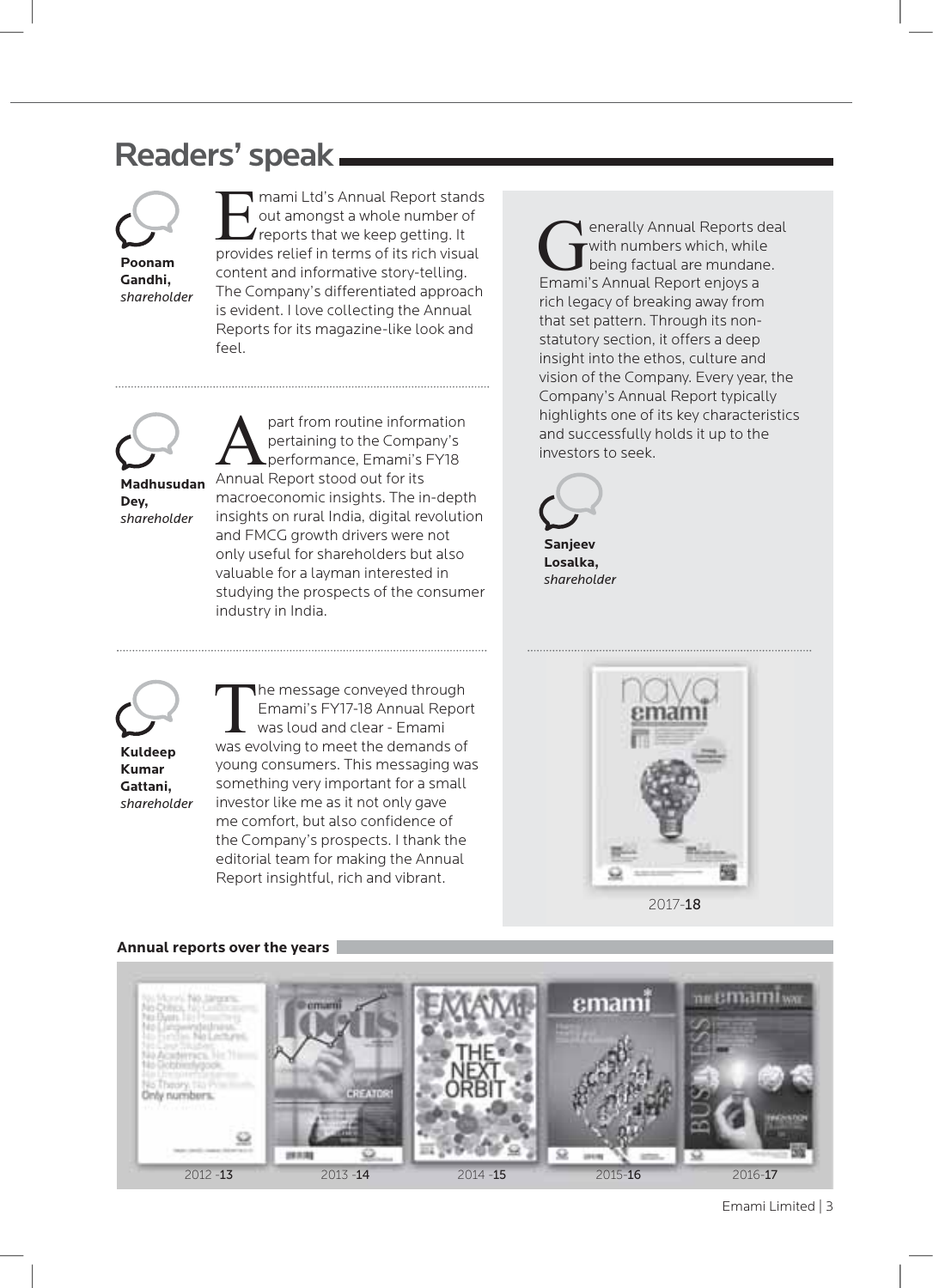

*Founders with second generation leaders*

4 | Annual Report 2018-19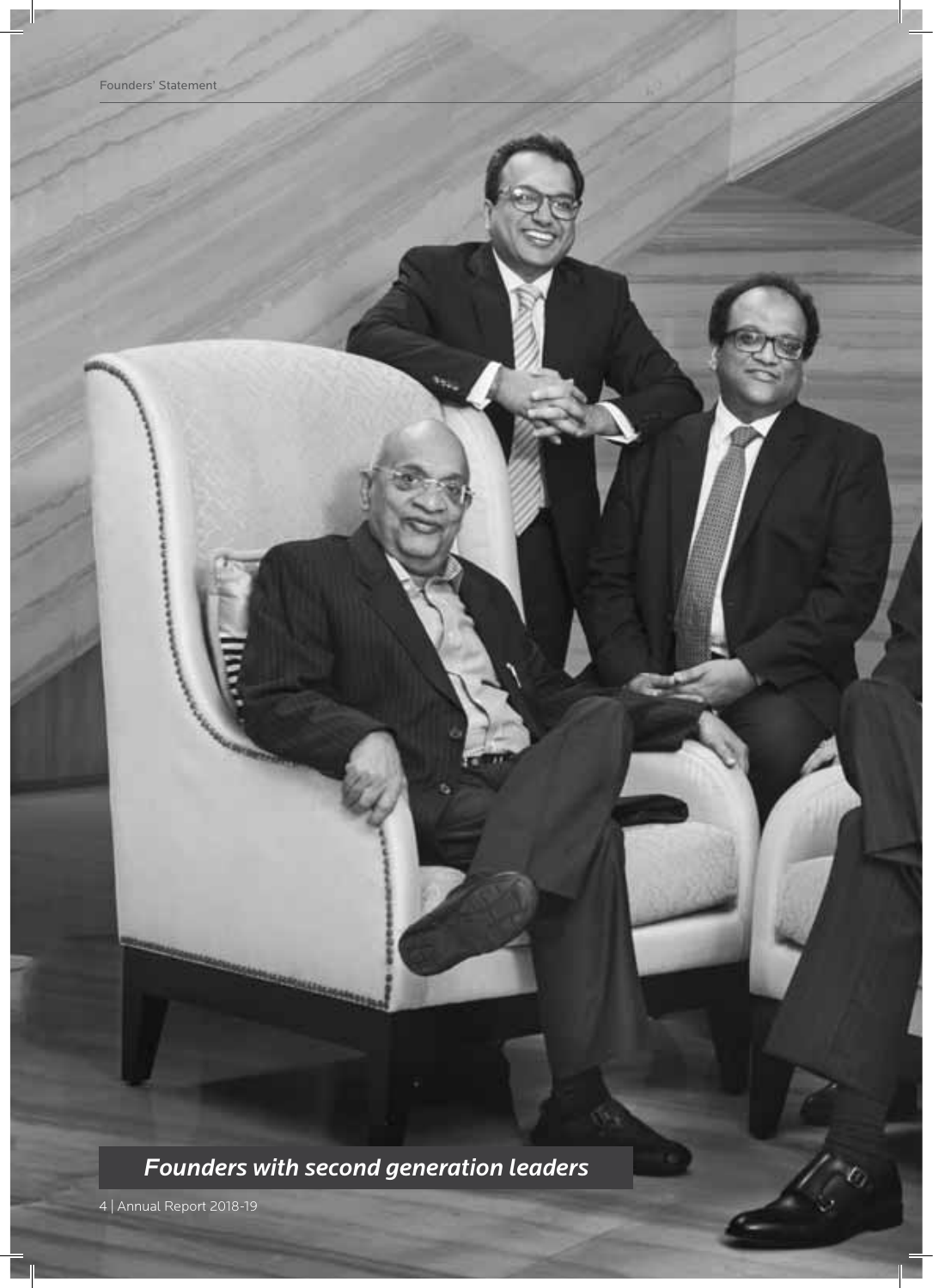

Standing (left to right): **Harsha V Agarwal, Prashant Goenka Manish Goenka, Mohan Goenka** 

Sitting (left to right): **RS Agarwal, Aditya V Agarwal Priti A Sureka, RS Goenka**

**SEEEEE**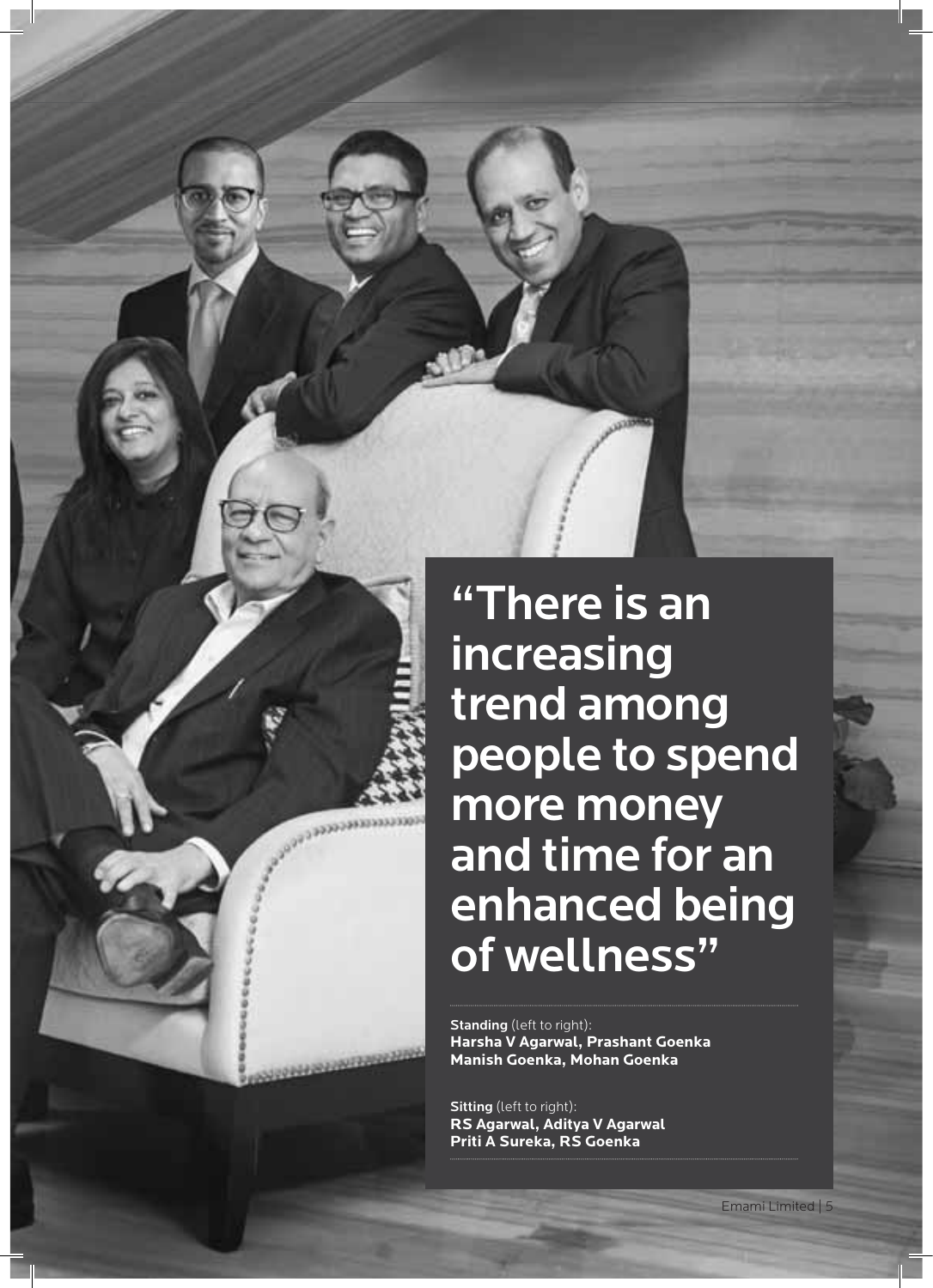Dear shareholders,

The of the biggest changes<br>
that we have seen in the<br>
last 50 years is that the<br>
Indian of today is more<br>
concerned about looking and feeling that we have seen in the last 50 years is that the Indian of today is more better than his/her predecessor.

This is not just an urban phenomenon. We find it virtually everywhere across the country. People are willing to spend more in terms of time and money for an enhanced being of wellness, convinced that they deserve better. It is increasingly evident that the spirit of saving has been replaced by a willingness to spend; that a spirit of sacrifice has been replaced by the idea of 'gratification now'.

There are a number of reasons for this sweeping and unprecedented transformation.

One, the average Indian is earning more than he or she has done earlier.

Two, he/she has more reasons to spend than before.

Three, he/she is being increasingly influenced, particularly by wider choices and lifestyle changes advertised over the social media.

The outcome has been the formalisation of a sector and the emergence of a word in our consciousness called wellness that we would possibly have rejected as bad grammar a few decades ago. Quite remarkably, the indispensables of modern living that read 'health, wealth and happiness' until recently now read as – 'heath, wealth, wellness and happiness.'

#### The Indian wellness revolution So what is wellness?

A couple of decades ago, an answer to this question would have been synonymous with emotional wellbeing. There has been an extension in the meaning of this word in the recent past. Wellness is no longer just about feeling good in the mind;



Emami promoted wellness for all; not just for a certain economic strata of society.

It created products with the objective of enhancing a feeling of total well-being through enhanced personal health and beauty.

it is also about being physically fit, spiritually balanced and emotionally centred.

There is a greater receptivity for the word and its new meaning. There is an increased use of the word 'wellness' in our everyday conversation; there is a greater reference to this holistic concept when doctors prescribe therapies; there is a greater emphasis on wellness in rebalancing the stress of everyday existence.

The result is that wellness is no longer side-stream. The concept is now mainstream, integral to our sense of our modernity and only likely to grow in importance from this moment onwards.

From a corporate point of view, we believe that an increasing number of companies will need to accommodate wellness in their business strategy just as the need for a broader environmental responsibility that grew into their consciousness a few decades ago. Moving ahead, wellness will play a more central role in the business model across a number of sectors, benefiting those who will proactively accept, adjust and invest.

#### Emami's preparedness

The idea of wellness was integral to the business of Emami when the Company started its journey more than four decades ago.

Even though the term had not been brought into the Company's consciousness, we recognised that this concept would perhaps be a fitting differentiator of our intent and content. Looking back, we believe that we were one among the first few companies to champion this idea, emerging as a flagbearer.

Emami promoted wellness for all; not just for a certain economic strata of society. It created products with the objective of enhancing feeling of total well-being through enhanced personal health and beauty. Leveraging the ancient wisdom of ayurveda (over chemicals) it provided efficacious solutions without harmful side-effects.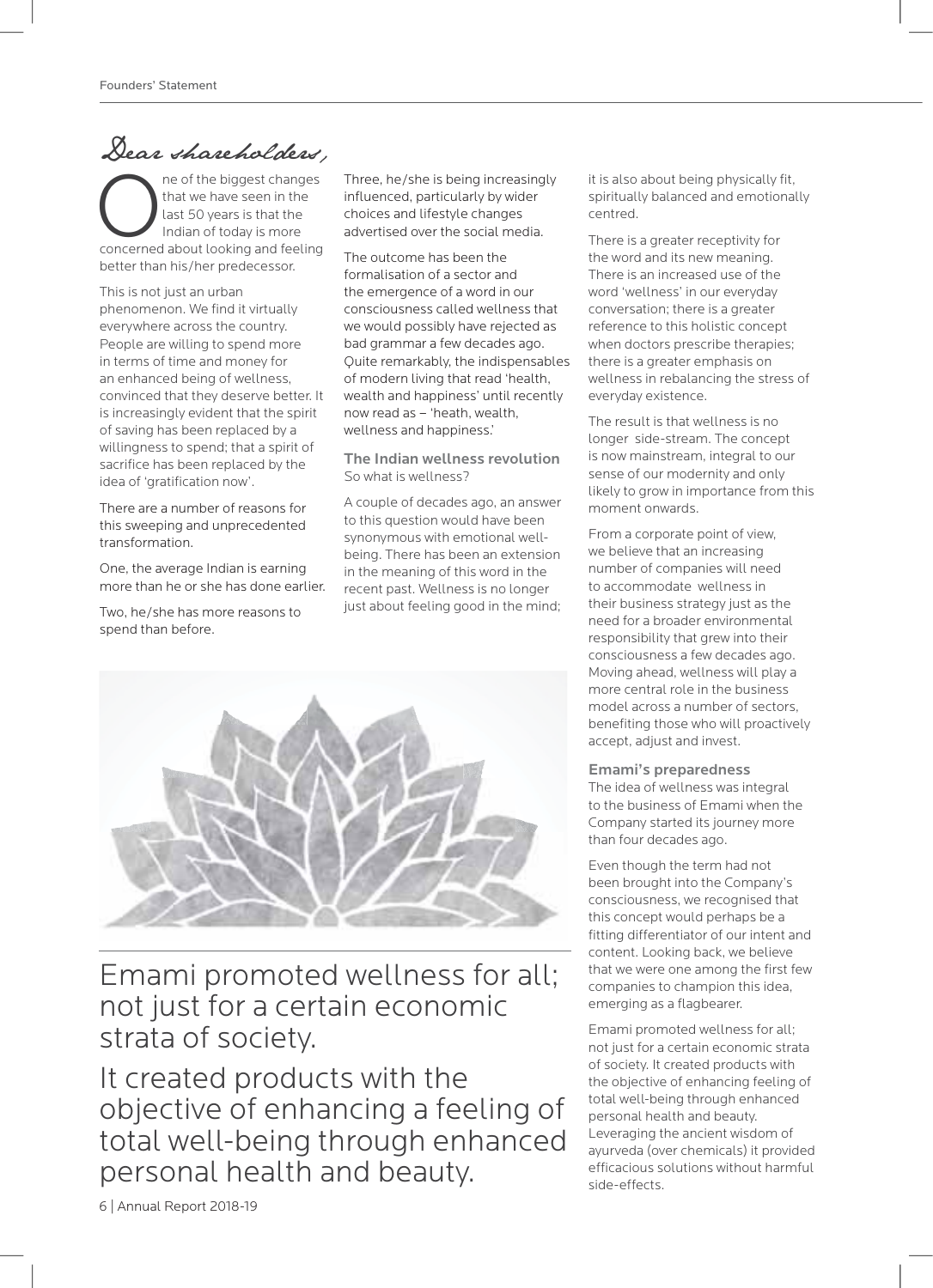

The Company also highlighted its presence in relatively underpenetrated segments through differentiated products. Emami's growth was spearheaded by a basket of wellness-centric products and conveniences.

The Navratna range of products provide relief from stress and heat. BoroPlus provides a onestop solution for skin problems. The unique 7 Oils-in-One helps maintain lustrous and healthy hair. Kesh King helps to restore and regrow damaged hair. Emami's pain management products provide relief from stress and body pain. The OTC and generic products range provide long-term relief from lifestyleinduced ailments.

Over the years, the relative firstmover's advantage translated into enhanced recall, increased market share, attractive revenue growth

and superior as well as sustainable margins.

As a result, Emami has emerged as one of the most profitable FMCG companies. We are pleased to report that product wellness has translated into financial wellness. An investment of  $\bar{\bar{\xi}}$ 4,000 in Emami shares at the time of its inception has grown to ₹6.7 crore today.

Emami fortified its financial wellness through a cash-rich business reinforced through a relatively low cost structure, prudent sourcing, attractive value-addition and propensity to invest out of accruals wherever possible.

Emami's social wellness proposition encompasses direct and indirect employment opportunities to impact more than 8,000 families. The Company also touches the lives of more than 100,000 individuals through community development

## Emami's wellness **prescription**

|               | Focus on personal care<br>products infused with the<br>goodness of ayurveda                       |
|---------------|---------------------------------------------------------------------------------------------------|
|               | Conduct extensive scientific<br>studies to legitimise the<br>efficacy of wellness products        |
|               | Enter high-growth segments<br>through the acquisition of<br>complementary brands and<br>companies |
| $\rightarrow$ | Grow the topline, deleverage<br>the Balance Sheet and<br>strengthen margins                       |
|               | Source raw materials<br>responsibly                                                               |
|               | Comply completely with<br><b>GMP</b> guidelines                                                   |

Emami Limited | 7